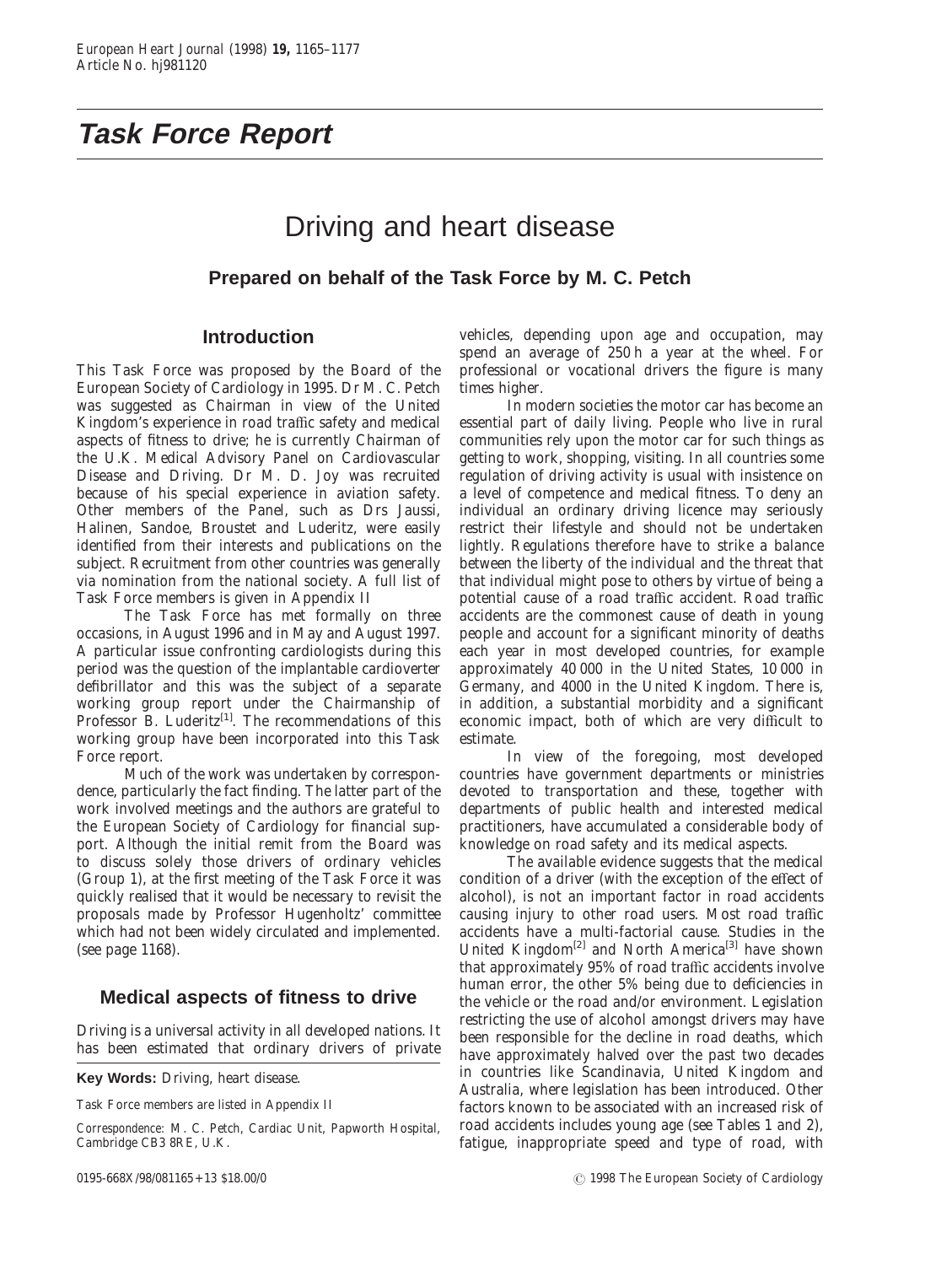|                           | Ages     | Ages      | Ages      | Ages      | Age      | All      |
|---------------------------|----------|-----------|-----------|-----------|----------|----------|
|                           | $0 - 15$ | $16 - 20$ | $21 - 24$ | $25 - 64$ | $65+$    | ages     |
| United Kingdom            | 2.7      | $15 - 1$  | $11-1$    | 5.6       | 9.5      | 6.4      |
| <b>Great Britain</b>      | 2.3      | 14.4      | 12.0      | 5.4       | 9.6      | $6-4$    |
| Austria                   | 4.2      | 34.8      | 29.5      | 14.4      | 17.6     | $15-0$   |
| Belgium                   | 4.8      | $25 - 7$  | 30.2      | 14.4      | 14.8     | 14.3     |
| Denmark                   | 3.6      | $25 - 2$  | 20.3      | 8.6       | 19.9     | $11-2$   |
| Finland                   | 3.8      | $15-0$    | 9.1       | 7.6       | 16.5     | 8.6      |
| France                    | 4.1      | $26 - 1$  | 33.7      | $15 - 7$  | 17.5     | $15-3$   |
| Germany                   | 3.7      | 32.1      | $26 - 8$  | $10-6$    | 12.1     | $11-6$   |
| Former East Germany       | 5.9      | $56-6$    | 48.0      | $17-7$    | $15-0$   | 18.9     |
| Former West Germany       | $3-1$    | 25.5      | 22.3      | 8.9       | 11.5     | 9.9      |
| Greece                    | $5-0$    | 30.3      | 43.3      | 21.7      | 25.3     | $21-1$   |
| Irish Republic            | 3.3      | $16-3$    | 32.2      | 10.5      | $16-2$   | 12.1     |
| Italy                     | $3-0$    | $21 - 0$  | 19.5      | 10.9      | $17-4$   | 12.3     |
| Luxembourg                | 3.9      | $38 - 1$  | 27.3      | $21-0$    | 18.2     | 18.5     |
| Netherlands               | 3.3      | $15-7$    | 14.2      | 7.6       | $15-2$   | 8.6      |
| Portugal                  | 9.2      | 48.1      | 53.0      | 28.5      | 30.8     | 28.8     |
| Spain                     | 3.7      | $21-0$    | $25 - 2$  | $15-6$    | 14.3     | 14.7     |
| Sweden                    | 2.0      | 9.8       | 9.0       | 5.9       | $11-4$   | 6.5      |
| Hungary<br><b>Iceland</b> | 4.2      | $16-6$    | 21.3      | 17.5      | 18.8     | 15.6     |
| Norway                    | 2.7      | $17-2$    | 14.8      | 5.2       | 11.5     | 7.0      |
| Switzerland<br>Turkey     | 3.8      | 16.9      | 21.9      | 8.4       | $16-0$   | 9.9      |
| Australia                 | $3-6$    | 22.8      | 20.4      | 9.7       | 17.4     | 10.9     |
| Canada                    |          |           |           | 10.5      | $15 - 2$ | $11-1$   |
| Japan                     | 2.3      | 18.5      | $14-0$    | 7.9       | 22.0     | $10-1$   |
| New Zealand               | 7.4      | 32.4      | 36.5      | 14.9      | 13.4     | $16 - 2$ |
| <b>USA</b>                | 5.4      | 31.9      | 29.8      | $15-8$    | $20-8$   | 15.9     |

*Table 1 Road accident deaths per 100 000 population: by age group: 1995\**

\*Figures in bold are for 1994.

Tables 1–3 provided by courtesy of Department of Transport, 2 Marsham Street, London SW18 3EB.

motorways being the safest and small country roads the most dangerous. Numerous studies throughout the world have shown that driver incapacity as a result of spontaneous illness is a rare cause of serious road traffic  $accidents^{[4-10]}$ 

Britain has a long record of research into the causes of road traffic accidents and the widely quoted publication of Grattan and Jeffcoate<sup>[4]</sup> in their study of 9390 accidents, indicated that 15 were caused by driver incapacity as a result of medical illness. These figures, which gave estimates of 1·5 per thousand for non-fatal, and 4 per thousand for fatal accidents are in keeping with studies elsewhere in Europe and North America. For example Herner *et al*. analysed all accidents due to sudden driver illness during 5 years in one region of Sweden and recorded 41 out of 44 255, an incidence approximating to 1 per thousand $[6]$ . More recently,  $H$ alinen and Jaussi<sup>[11]</sup> found that sudden driver incapacity was the cause of 1·5% of all traffic deaths in Finland and 3·4% in the Canton of Vaud in Switzerland. Similar figures were obtained by Baker and Spritz in the United States<sup>[12]</sup>

The causes of road accidents involving collapse at the wheel are presented in Table 3. These data are

Eur Heart J, Vol. 19, August 1998

based on 2000 road accidents reported by the police in the United Kingdom to the Driver and Vehicle Licensing Centre in the United Kingdom. Epilepsy was the commonest cause of incapacity, in keeping with other studies<sup>[13]</sup>. Heart disease accounted for 8%. Unexplained blackouts accounted for 23% and some of these may have had a cardiovascular aetiology. Interestingly, 76% of accidents involving drivers with heart disease occurred in those who were already diagnosed; thus approximately one quarter were due to previously unrecognised heart disease<sup>[2]</sup>.

Most medical causes of road accidents occur in drivers who are already known to have pre-existing disease<sup>[2]</sup>. The relative infrequency of heart disease as a cause of road accidents may initially appear paradoxical in view of the prevalence of heart disease in men in middle life. To some extent this may be explained by the fact that drivers at highest risk of cardiovascular collapse, for example in the first month or so following myocardial infarction, are already advised not to drive. Nevertheless the paradox merits further consideration. (See following section.)

Road accident fatality rates are higher for large vehicles, as compared with cars; four times for buses and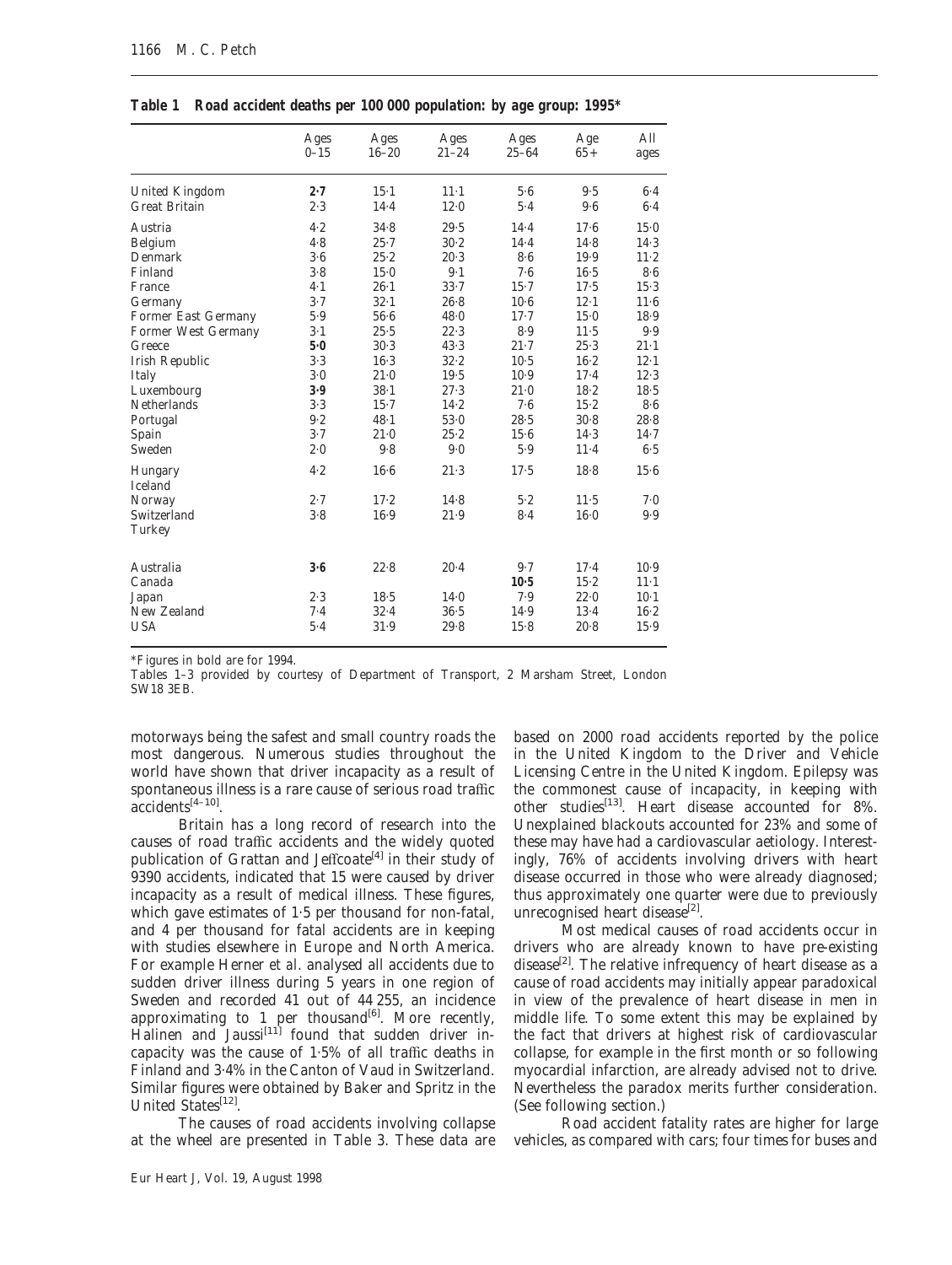|                       | All road<br>deaths | All road<br>deaths per<br>100 000 pop | All road<br>deaths per<br>$10000$ motor<br>vehicle | All road<br>deaths per<br>billion vehicle<br>kilometres |
|-----------------------|--------------------|---------------------------------------|----------------------------------------------------|---------------------------------------------------------|
| <b>United Kingdom</b> | 3765               | 6.4                                   | 1.4                                                | 8.7                                                     |
| <b>Great Britain</b>  | 3621               | 6.4                                   | 1.4                                                | 8.4                                                     |
| Austria               | 1210               | $15-0$                                | 2.5                                                | $18-6$                                                  |
| <b>Belgium</b>        | 1449               | 14.3                                  | $2.7$ <sup>+</sup>                                 | $18-1$                                                  |
| Denmark               | 582                | $11-2$                                | 2.61                                               | $13-6$                                                  |
| Finland               | 441                | 8.6                                   | 1.9                                                | $10-5$                                                  |
| France                | 8891               | $15-3$                                | 2.9                                                | 17.9                                                    |
| Germany               | 9454               | $11-6$                                | 1.9                                                | 15.7                                                    |
| Former East Germany   | 2928               | 18.9                                  | 3.6 <sub>†</sub>                                   | 29.2                                                    |
| Former West Germany   | 6526               | 9.9                                   | 1.6 <sup>†</sup>                                   | $13-0$                                                  |
| Greece                | 2195               | $21 - 1$                              | 5.9 <sub>†</sub>                                   |                                                         |
| <b>Irish Republic</b> | 437                | 12.1                                  | 3.5                                                | 13.7                                                    |
| Italy                 | 7033               | 12.3                                  |                                                    |                                                         |
| Luxembourg            | 74                 | 18.5                                  | $2.4$ †                                            |                                                         |
| <b>Netherlands</b>    | 1334               | 8.6                                   | $1-8$                                              | 12.4                                                    |
| Portugal              | 2710               | 28.8                                  | $3.8^{+}$                                          |                                                         |
| Spain                 | 5751               | 14.7                                  | 2.7                                                |                                                         |
| Sweden                | 572                | 6.5                                   | $1-3$                                              |                                                         |
| Hungary<br>Iceland    | 1589               | 15.6                                  | $5.8$ <sup>+</sup>                                 |                                                         |
| Norway                | 305                | 7.0                                   | $1-3$                                              | $10-6$                                                  |
| Switzerland<br>Turkey | 692                | 9.9                                   | 1·6                                                | $11-3$                                                  |
| Australia             | 1937               | 10.9                                  | 1.8                                                |                                                         |
| Canada                | 3260               | $11-1$                                |                                                    |                                                         |
| Japan                 | 12670              | $10-1$                                | 1.5                                                | 18.4                                                    |
| New Zealand           | 581                | $16-2$                                | 2.5                                                |                                                         |
| <b>USA</b>            | 41 798             | 15.9                                  | $2.2$ †                                            | $11-0$                                                  |

*Table 2 Road user facilities, OECD Member States, 1995\**

\*Figures in bold are for 1994.

†Road users (except moped users) per 10 000 motor vehicles (except mopeds).

coaches, and three times for trucks and lorries per mile travelled<sup>[2]</sup>. The consequences of an accident are greater because of the larger size and weight of the vehicle, and in the case of passenger carrying vehicles, because of the number of occupants of the vehicle. Furthermore, professional drivers spend more time at the wheel and do not find it easy to stop if they are feeling unwell because schedules have to be maintained and livelihood earned. Some vehicles carry dangerous cargoes which further exacerbates the potential hazard. For these reasons most countries, including all those of the European Union, distinguish between Ordinary (Group 1) and Vocational

*Table 3 Causes of 2000 road accidents involving collapse at wheel, based on reports by the police to driver vehicle licensing agency*

| Epilepsy               | 38% |
|------------------------|-----|
| <b>Blackouts</b>       | 21% |
| Diabetes on insulin    | 18% |
| <b>Heart condition</b> | 8%  |
| Stroke                 | 7%  |
| Others                 | 7%  |
|                        |     |

(Group 2) driving in their guidance material (See 'The European dimension' below.)

# **Cardiovascular disease and driving**

All estimates of the prevalence of cardiovascular disease indicate that heart disease in particular is extremely common in developed countries. Another universal finding is the high case fatality rate<sup>[14]</sup> with approximately half of all heart attacks in the community resulting in death, which is often 'sudden'. Sudden cardiac death as a result of an arrhythmia is the most feared complication amongst drivers. Whilst death is, however, 'sudden' in epidemiological literature, it may not be instantaneous; there may be preceding symptoms. There is anecdotal evidence to indicate that a driver who suffers a fatal arrhythmia as a result of coronary heart disease may have time to pull over to the side of the road, where he/she may be found dead in the vehicle with the engine still running<sup>[4,6,7]</sup>. Conversely a benign arrhythmia, for example supraventricular tachycardia (SVT), may cause syncope, and hence driver incapacity, in up to one third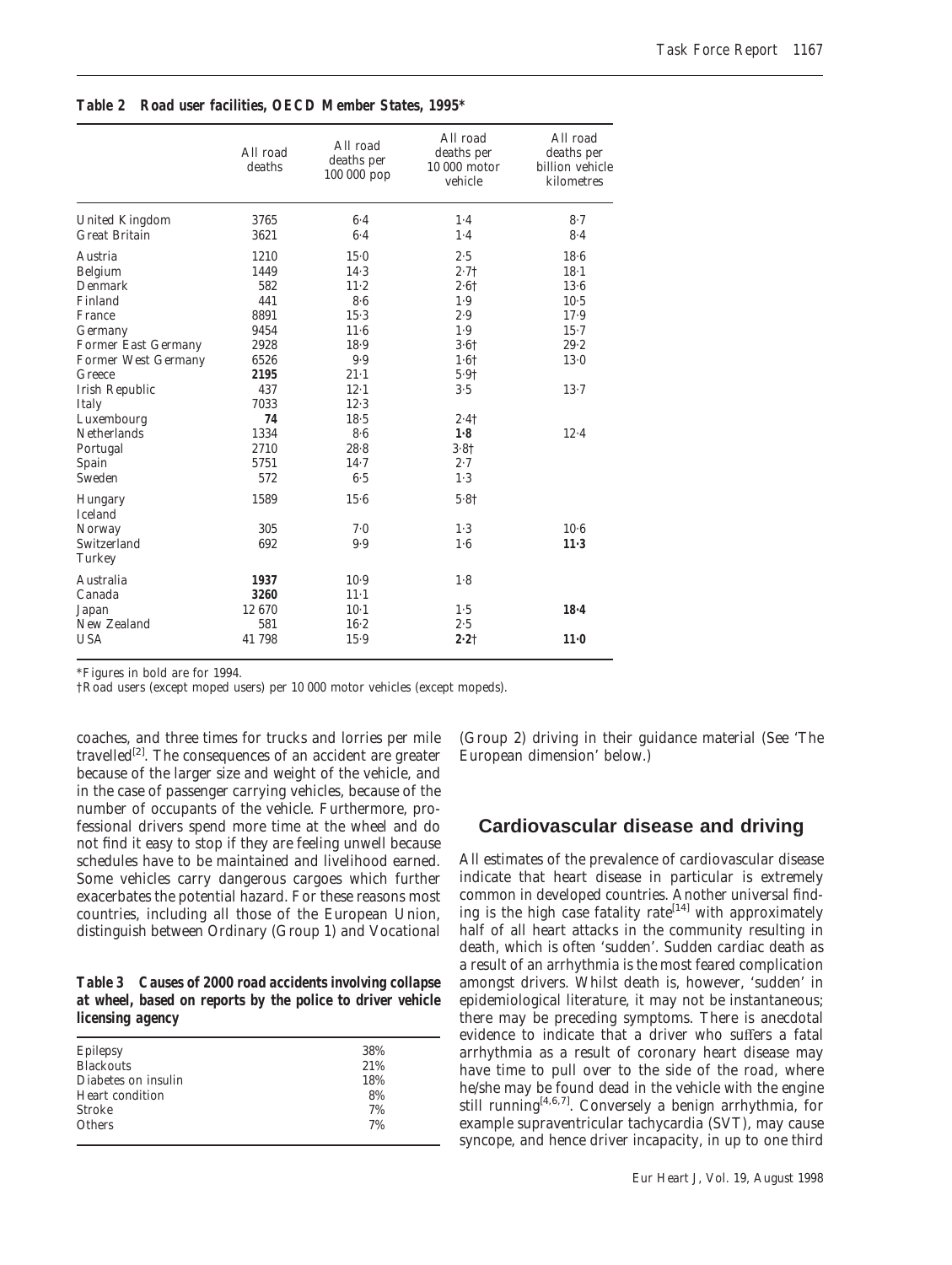of patients, particularly at the onset of the tachy $cardia^{[15,16]}$ . The likelihood of syncope in supraventricular tachycardia can be unpredictable because it is not related to the rate but rather to other factors, for example vasomotor, which may vary. The best predictor of syncope in SVT is thus a history of previous syncope; it appears to be abolished by curative treatment such as radiofrequency catheter  $abla^{[16]}$ . Transient AV block, sino-atrial disorder, and malignant vasovagal syncope may likewise cause sudden loss of consciousness, with loss of control of a vehicle, but may be followed by complete recovery. These cardiovascular disorders may well account for the unexplained blackouts which are the cause of road traffic accidents. Careful evaluation of drivers with a history of syncope is therefore very important.

Despite the foregoing considerations an arrhythmia is the most likely cause of driver incapacity, and coronary heart disease is the most likely aetiology. There are, however, other less common cardiovascular conditions that may cause driver incapacity and which have to be taken into account, for example abdominal aortic aneursym. There is also overlap between cardiovascular and neurological disorders. Two areas are of particular concern. The first is the unexplained blackout as discussed above, the second is a cerebrovascular accident, either as a result of systemic embolism from the heart, or because of co-existing cerebral arterial disease. Heart disease and its effect on driving cannot be considered in isolation, other allied cardiovascular conditions, for example intermittent claudication, which may serve as markers for potential incapacity, must also be evaluated.

# **The European dimension**

A Council directive (80/1263/EEC) on 4 December 1980 proposed the establishment of a common European driving licence. A further directive of 29 July 1991 (91/439/EEC) formulated details and these have now been adopted.

Annex III (see Appendix I) of this directive describes the minimum standards of physical and mental fitness for driving a power driven vehicle. Two groups of drivers are defined. Group 1 comprises drivers of ordinary motor cycles, cars, and other small vehicles with or without a trailer  $(A, B, B+E, and sub-categories A<sub>1</sub> and$ B1). Group 2 includes drivers of vehicles over 3·5 metric tonnes (3500 k) or passenger carrying vehicles exceeding eight seats excluding the driver (C, C+E, D, D+E,  $C_1$ ,  $C_1+E_1$ ,  $D_1$ ,  $D_1+E$ ). Drivers of taxi cabs, small ambulances, and other vehicles form an intermediate category between the ordinary private driver, and the vocational driver. This group has an intermediate risk. On the one hand the number of hours spent behind the wheel is greater than the private driver and there is therefore a greater occupational exposure, on the other, the vehicles are not as large as those driven by Group 2 drivers, the

kinetic energies are smaller, and the consequences of incapacity are less. Most countries do not subject taxi drivers to Group 2 guidelines but there are exceptions, for example Denmark.

Higher standards are demanded of Group 2 drivers because of the higher accident fatality rates. Examination of the directive (see Annex III), however, reveals a lack of detail and precision. This is especially evident in Section 9.5 where no guidance is offered for professional drivers suffering from cardiovascular disease.

A European Community Concerted Action Performance Decrement Workshop, under the chairmanship of Professor Hugenholtz, met on three occasions in 1990 and 1991. A broad measure of agreement was achieved and cardiovascular standards for Group 2 drivers were defined. The existence of these and also the 1991 EEC Directive, enabled many nations to formulate guidelines, or to adapt existing ones. Thus in Britain, Ireland, Finland, Denmark, Germany and France, broadly similar guidelines have been adopted. There is, however, wide variation amongst other countries. A further difficulty is the enforcement of guidelines which range from having legal status in some countries such as the United Kingdom, to having little or no status and no means of enforcement in other countries (Table 4). The competent medical authority which determines fitness to drive also varies, as does the government department concerned with overseeing the driving licence.

In general, most European countries do not require a medical assessment for Group 1 drivers, although a declaration of fitness is required. All countries do, however, require a medical assessment for Group 2 drivers. If a doctor discovers a medical condition which may affect fitness to drive, then the doctor has an obligation to discuss this with the patient and advise him/her accordingly. If the driver rejects the advice then there is a dilemma, which is difficult to resolve. Most licensing authorities in Europe appear to by sympathetic to the doctor who does, under these special circumstances, divulge this information to the licensing authority. In the United Kingdom for example there is an Ombudsman who is empowered to adjudicate in such cases, and on the few occasions that an aggrieved driver has lodged a complaint, the Ombudsman has found in favour of the regulatory authority. There is, however, no universally agreed response; in Belgium it may be necessary to provide a written warning to the patient; in France such medical behaviour would be regarded as unacceptable. It is recognised throughout Europe that concealment of medical conditions that affect fitness to drivers may be common amongst Group 2 drivers, although most are responsible citizens and do support guidelines provided that they are not too stringent.

Not surprisingly, there is also wide variation in the road traffic accident statistics throughout the nations of Europe (Tables 1 and 2). These statistics can be expressed in several ways, but all tell the same story,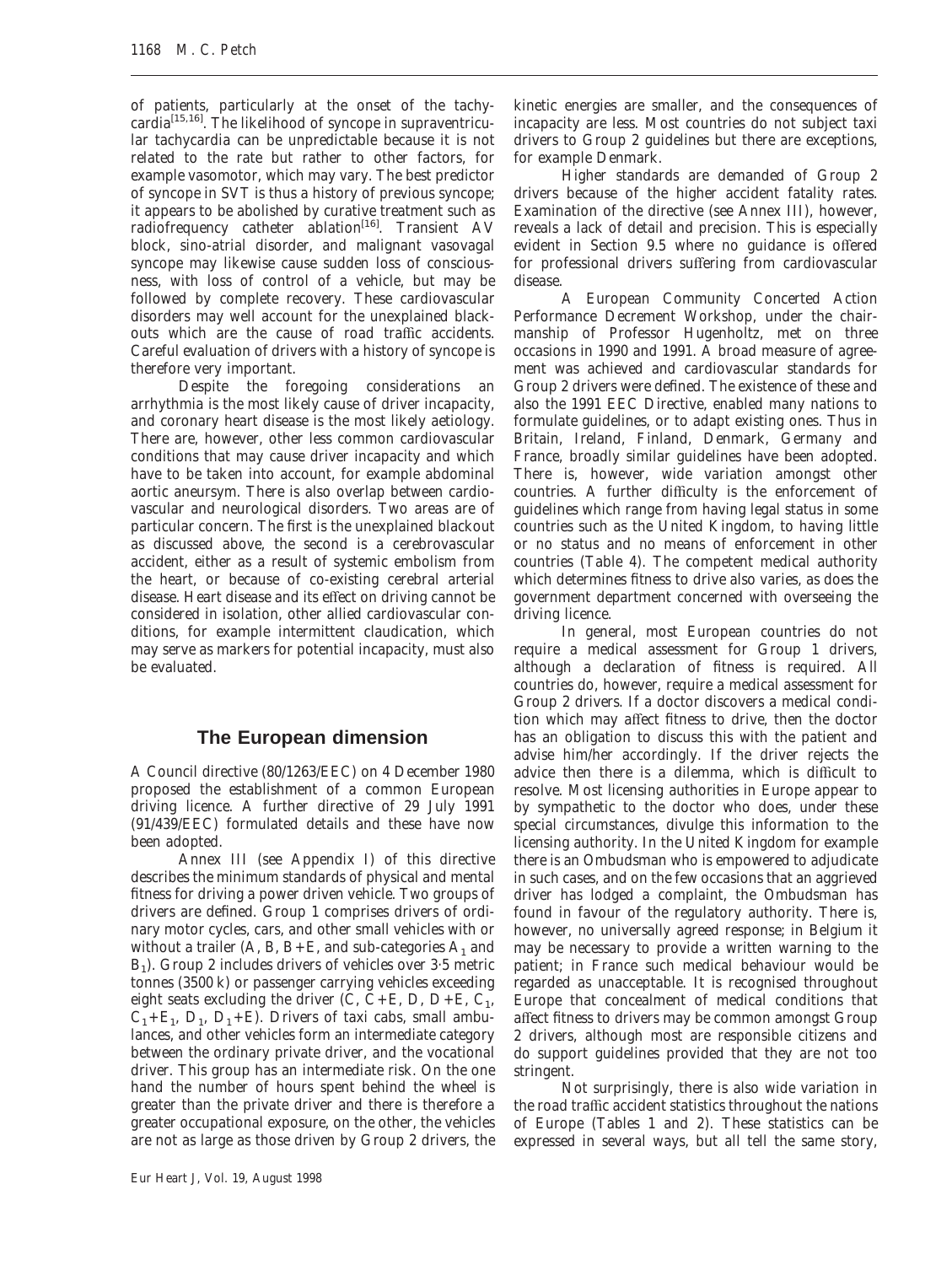|                    | Legislation | Authority<br>(Ministry) | Family<br>doctor | Other     | Licence<br>duration |
|--------------------|-------------|-------------------------|------------------|-----------|---------------------|
| Austria            |             | <b>Transport</b>        |                  | $^{+}$    |                     |
| Belgium            |             | <b>Transport</b>        |                  |           | Indefinite          |
| Denmark            | $^{+}$      | Health                  | $^{+}$           | ?         | Until 70 years      |
| Finland            | $+$         | <b>Transport</b>        | $^{+}$           | $+$       | Until 70 years      |
| France             | $+$         | <b>Transport</b>        |                  | $+$       | Indefinite          |
| Greece             |             |                         |                  |           |                     |
| Germany            |             | Transport & Health      |                  | Eye check | Indefinite          |
| Ireland            |             | Environment             | ?                |           | $10-3$ years        |
| Italy              | $^{+}$      | Health                  | $^{+}$           | $+$       | $10-3$ years        |
| <b>Netherlands</b> |             | Health                  |                  |           | Indefinite          |
| Norway             | $+$         | Health                  | $^{+}$           |           | Until 70 years      |
| Portugal           |             |                         |                  |           |                     |
| Spain              | $^{+}$      | <b>Interior</b>         |                  | $^{+}$    | $10 - \text{years}$ |
| Switzerland        | $+$         | <b>Interior</b>         | $^{+}$           |           | Until 70 years      |
| UK                 | $^{+}$      | Transport               | $^{+}$           |           | Until 70 years      |

*Table 4 Policy aspects Group 1 drivers (fitness declaration)*

 $=$  = no;  $+$  = yes; ? = varies; a gap indicates lack of data.

namely there is a four-fold difference between the safest nations, which include the United Kingdom, Sweden, and Norway, and the most dangerous nation, Portugal. The reason is not known.

Despite differences between the countries of Europe there is sufficient common ground in the approach to medical fitness and ability to drive for there to be agreed guidelines. The recommendations of this ESC Task Force for drivers with heart disease are presented in Table 5.

# **Commentary on the guidelines**

# *General*

Guidelines must be practical and enforceable. The Task force members were cognisant of the fact that elaborate guidelines would not be read, and too strict guidelines would be both unfair in view of the considerations outlined above, and unenforceable. All members were agreed that minimal restrictions were required for Group 1 drivers, but that certain drivers with heart disease at certain times should be advised not to drive, and that following a cardiac event some should be subject to specialist evaluation. In general, periods off driving following a cardiac event have become shorter because times for recovery following myocardial infarction, coronary bypass surgery etc. are quicker, and specialist evaluation can predict high risk groups who might be liable to collapse at the wheel.

The Task Force agreed that no screening need be undertaken for healthy asymptomatic individuals, and only in exceptional circumstances should cardiological abnormalities in such drivers be a cause for advising a period off driving.

In all guidelines of this nature there is a dilemma concerning the use of measurements to define acceptable standards. Estimates of such parameters as aortic valve

gradient, left ventricular ejection fraction, the degree of coronary arterial stenosis on angiography, aortic root diameter will always be subject to observer error. Minor adjustments of the measurement to ensure acceptability is a temptation that is too difficult to resist. Furthermore, an aggrieved driver who is advised not to resume driving would argue that he/she has been disadvantaged by a technical measurement which is only a few points adrift. Therefore the Task Force considered that it was important to emphasize that these guidelines should reflect a combination of clinical judgement by an accredited specialist, in addition to some individual technical measurements such as left ventricular ejection fraction, or exercise time on the treadmill.

In the estimation of coronary arterial stenoses, inter-observer error is well known, as is the tendency for underestimation of the severity of an angiographic stenosis, even by experienced observers. This can be particular problem in a stenosis affecting the left main coronary artery where overlapping vessels may make visualization difficult. The Task Force felt that there was no choice but to use percentage figures for angiographic stenoses, but wanted to emphasize that greater caution needed to be exercised when interpreting stenoses of the left main stem. It must be emphasized, however, that the figures 30% and 50% are not intended to be precise estimates of narrowing, but should rather be interpreted as those lesions which experienced angiographers judge to be 'significant'.

The Task Force recognised that a significant minority of collapses at the wheel would always occur in drivers who were previously asymptomatic. Any medical guidance, therefore, cannot totally prevent cardiovascular collapse as a cause of a road traffic accident. Coronary disease in particular has a long presymptomatic period and estimates of the prevalence of 'silent' but significant coronary arterial disease suggest that approximately one in three men with no history or signs of coronary disease will have a propensity for a sudden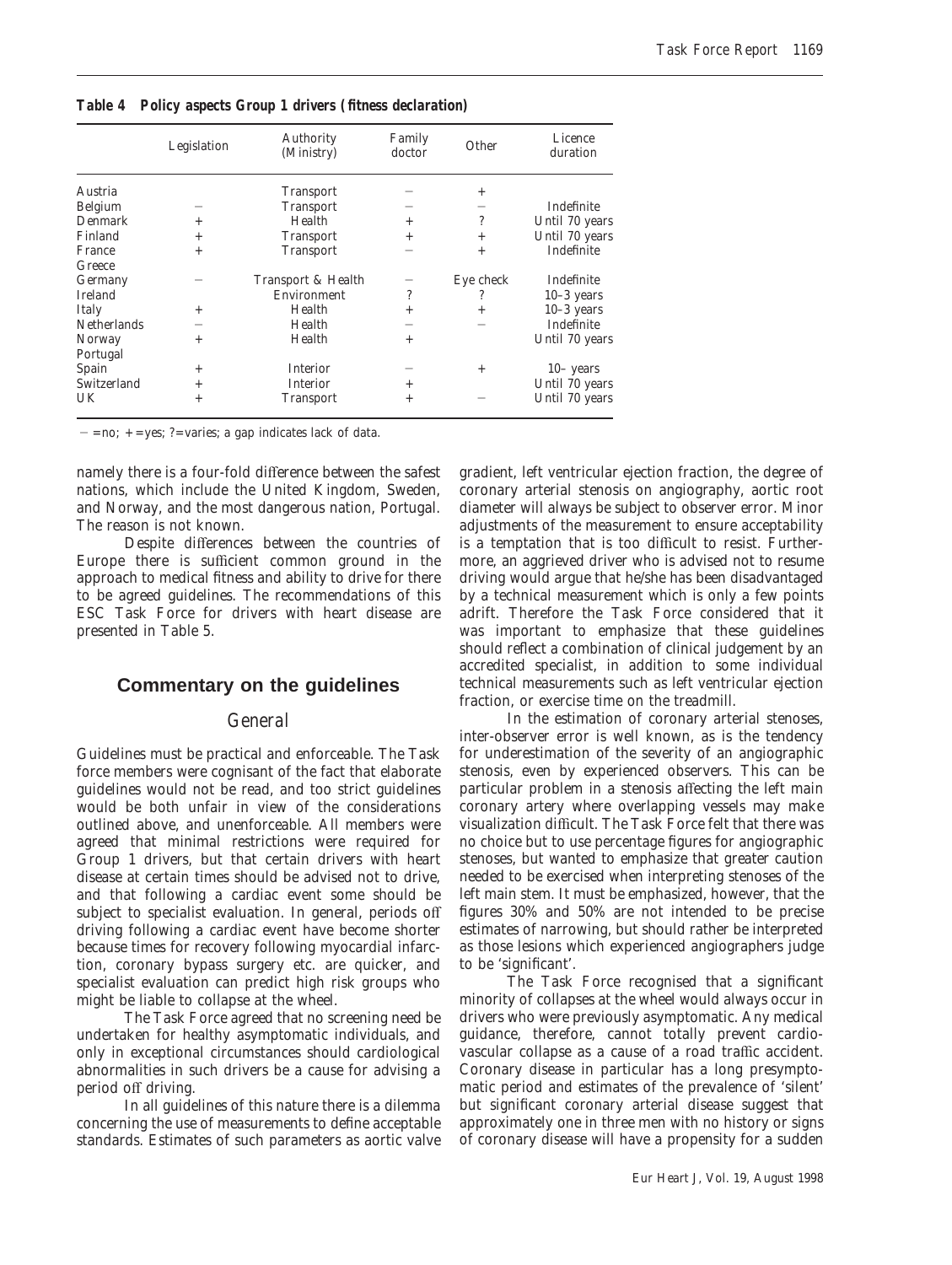| A person should be advised not to drive if<br>Table 5    | he/she suffers or has suffered from any of the following conditions <sup>1</sup>                                         |                                                                                                                                                                                                                                                                                                                       |
|----------------------------------------------------------|--------------------------------------------------------------------------------------------------------------------------|-----------------------------------------------------------------------------------------------------------------------------------------------------------------------------------------------------------------------------------------------------------------------------------------------------------------------|
| Diagnosis                                                | Disqualifying criteria<br>Group 1                                                                                        | Disqualifying criteria<br>Group <sub>2</sub>                                                                                                                                                                                                                                                                          |
| Angina pectoris (stable or unstable)                     | Symptoms at rest or at the wheel; driving may be recommended once<br>symptoms are controlled                             | Any history of and/or treatment for. If asymptomatic and requiring no<br>anti-anginal medication (re-)licensing may be permitted subject to<br>regular exercise evaluation. <sup>2</sup>                                                                                                                              |
| Myocardial infarction, CABG, PTCA                        | recovery has taken place, usually 4 weeks following<br>one week following PTCA<br>None, once clinical<br>MI or CABG, and | If asymptomatic and requiring no anti-anginal medication (re-)licensing<br>Not permitted until at least 6 weeks has elapsed from the index event.<br>may be permitted subject to regular exercise evaluation. <sup>2</sup>                                                                                            |
| Peripheral vascular disease                              | None <sup>3</sup>                                                                                                        | None, but associated coronary heart disease must be identified and<br>evaluated (see above).                                                                                                                                                                                                                          |
| Hypertension                                             | $\mathbf{None}^{3,4}$                                                                                                    | If the blood pressure at rest consistently exceeds 180 systolic and/or                                                                                                                                                                                                                                                |
| including Marfan syndrome<br>Aortic aneurysm             | $\mbox{None}^3$                                                                                                          | If aortic transverse diameter >5.0 cm. (Re-)licensing may be permitted<br>following satisfactory repair and provided that there is no other<br>disqualifying condition.<br>100 mmHg diastolic. <sup>4</sup>                                                                                                           |
| Heart failure                                            | Symptoms at rest or at the wheel. Driving may be permitted once<br>symptoms are controlled                               | angiography (or equivalent), there is no disqualifying arrhythmia (see<br>permitted provided that the LV ejection fraction is $>0.40$ on contrast<br>Any persisting symptoms. If asymptomatic (re-)licensing may be<br>below) and the exercise requirements <sup>2</sup> can be satisfied.                            |
| Heart and/or lung transplantation<br>(See Heart Failure) | Persisting symptoms.                                                                                                     |                                                                                                                                                                                                                                                                                                                       |
|                                                          | If asymptomatic (re-)licensing may be permitted provided that the exercise $\!^2$ and arrhythmia requirements can be met |                                                                                                                                                                                                                                                                                                                       |
| Valve disease including valve surgery                    | None <sup>3</sup>                                                                                                        | Persisting symptoms.                                                                                                                                                                                                                                                                                                  |
| Congenital heart disease                                 | None <sup>3</sup>                                                                                                        | If asymptomatic (re-)licensing may be permitted provided that there is<br>no other disqualifying condition and no history of systemic embolism.<br>Following cerebral or recurrent systemic embolism whilst receiving<br>anti-coagulant treatment (re-)licensing is not permitted.<br>Any complex or severe disorder. |
| Hypertrophic cardiomyopathy                              | None <sup>3</sup>                                                                                                        | Minor disorders and those which have been successfully corrected may<br>be (re-)licensed provided that there is no other disqualifying condition<br>Persisting symptoms.                                                                                                                                              |
|                                                          |                                                                                                                          | tachycardia on ambulatory electrocardiography and no hypotension on<br>If asymptomatic (re-)licensing may be recommended for those with no<br>family history of sudden cardiomyopathic death, no ventricular<br>exercise testing.                                                                                     |

*1170 M. C. Petch*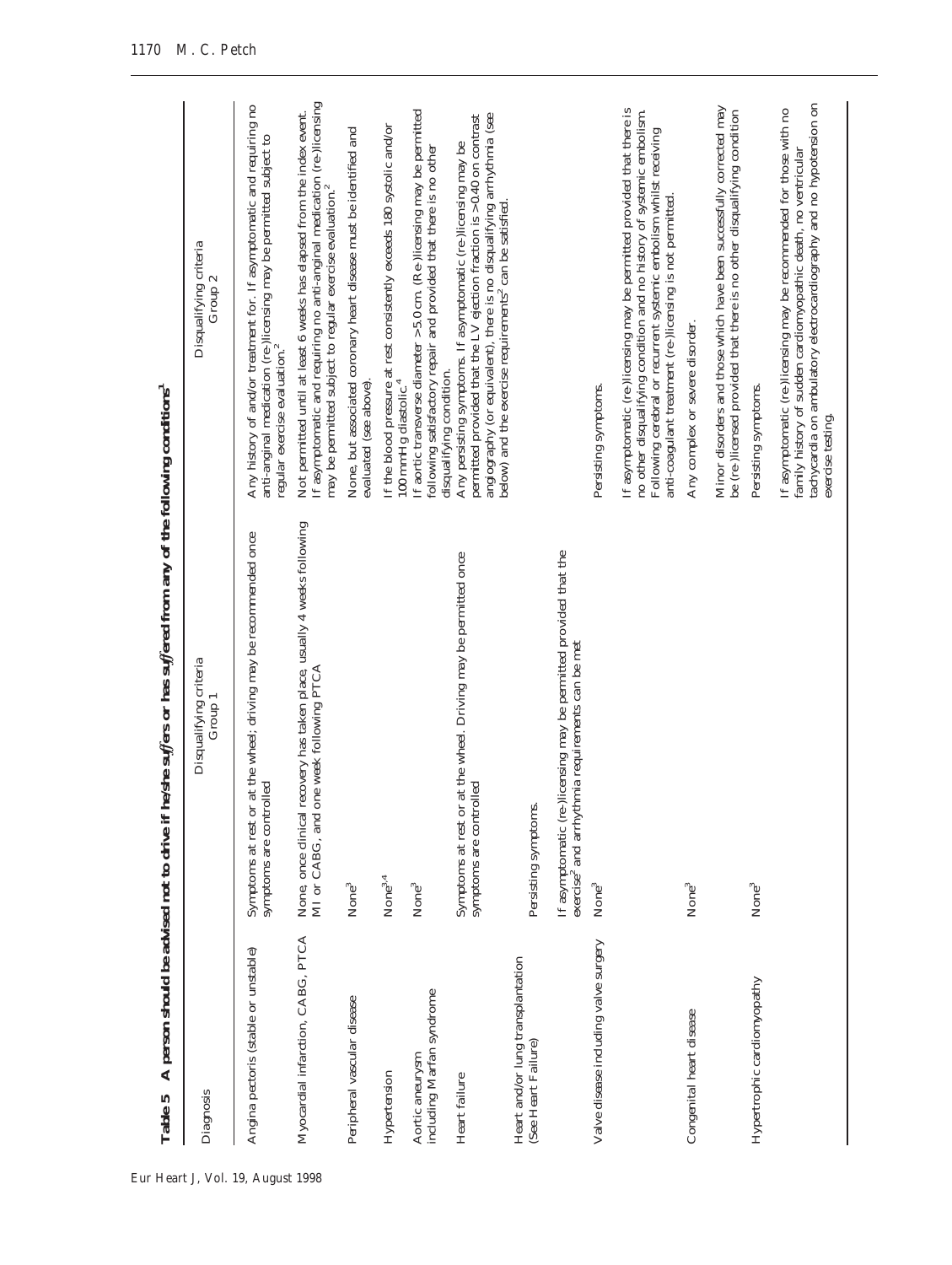| Table 5 (Continued)                                                                                                                                                                                 |                                                                                                                                                                                                                                                                                                                                                                                                                                                                                                                                                                                                                                                                                                                                                                                                                                                                                                                                                                                                                                                                                                                                                       |                                                                                                                                                                                                                                                                                                                                                                                                                                                                                                                    |
|-----------------------------------------------------------------------------------------------------------------------------------------------------------------------------------------------------|-------------------------------------------------------------------------------------------------------------------------------------------------------------------------------------------------------------------------------------------------------------------------------------------------------------------------------------------------------------------------------------------------------------------------------------------------------------------------------------------------------------------------------------------------------------------------------------------------------------------------------------------------------------------------------------------------------------------------------------------------------------------------------------------------------------------------------------------------------------------------------------------------------------------------------------------------------------------------------------------------------------------------------------------------------------------------------------------------------------------------------------------------------|--------------------------------------------------------------------------------------------------------------------------------------------------------------------------------------------------------------------------------------------------------------------------------------------------------------------------------------------------------------------------------------------------------------------------------------------------------------------------------------------------------------------|
| Diagnosis                                                                                                                                                                                           | Disqualifying criteria<br>Group 1                                                                                                                                                                                                                                                                                                                                                                                                                                                                                                                                                                                                                                                                                                                                                                                                                                                                                                                                                                                                                                                                                                                     | Disqualifying criteria<br>Group <sub>2</sub>                                                                                                                                                                                                                                                                                                                                                                                                                                                                       |
| Arrhythmia (See Pacemaker, ICD)                                                                                                                                                                     | cardiac rhythm which is likely to cause disabling,<br>symptoms, especially impairment of cerebral function<br>Any disturbance of                                                                                                                                                                                                                                                                                                                                                                                                                                                                                                                                                                                                                                                                                                                                                                                                                                                                                                                                                                                                                      | narrow or broad complex tachycardia) has caused or is likely to cause<br>fraction is $>0.40$ , ambulatory electrocardiography excludes ventricular<br>tachycardia, and the exercise requirements <sup>2</sup> can be met.<br>bradycardia, significant conduction defect, atrial flutter or fibrillation,<br>(re-)licensing may be permitted provided that left ventricular ejection<br>disabling symptoms. Once the arrhythmia has been controlled<br>Driving will not permitted if the arrhythmia (i.e. non-sinus |
| Successful catheter ablation<br>Pacemaker implant                                                                                                                                                   | Within one week                                                                                                                                                                                                                                                                                                                                                                                                                                                                                                                                                                                                                                                                                                                                                                                                                                                                                                                                                                                                                                                                                                                                       | (Re-)licensing may be permitted after at least 6 weeks has elapsed, and<br>provided that there is no other disqualifying condition.<br>Any persistent symptoms.                                                                                                                                                                                                                                                                                                                                                    |
| ICD implant                                                                                                                                                                                         | symptoms at time of ICD discharge. For drivers receiving 'prophylactic'<br>Within 6 months if no arrhythmia recurrence and no disabling<br>ICD implant no restrictions are imposed                                                                                                                                                                                                                                                                                                                                                                                                                                                                                                                                                                                                                                                                                                                                                                                                                                                                                                                                                                    | Permanent.                                                                                                                                                                                                                                                                                                                                                                                                                                                                                                         |
| Syncope                                                                                                                                                                                             | Until cause identified and symptoms controlled                                                                                                                                                                                                                                                                                                                                                                                                                                                                                                                                                                                                                                                                                                                                                                                                                                                                                                                                                                                                                                                                                                        | appropriate. Following unexplained syncope, provocation testing and<br>investigation for arrhythmia must be implemented. If the results are<br>satisfactory (re-)licensing may be permitted after 3 months. Careful<br>Requires specialist evaluation including a neurological review if<br>follow up is mandatory.                                                                                                                                                                                                |
| For Group 2 drivers licensing requires an annual declarati<br>Eur Heart J (1993) 14, 969-988) safely, without anti-anginal<br><sup>3</sup> Provided that there is no other disqualifying condition. | ventricular tachycardia, and/or electrocardiographic ST segment shift (usually >2 mm horizontal or down-sloping) which accredited medical opinion interprets as being indicative of myocardial<br>?NB In coronary heart disease angiography is not required for (re-)licensing purposes. If angiography has been undertaken (re-)licensing will not normally be permitted if the left ventricular<br>ejection fraction is equal or <0.40 on contrast angiography, or if there is significant proximal, unrelieved coronary arterial stenosis (left main and proximal left anterior descending equal or >30% elsewhere unless subten<br>"Exercise evaluation shall be performed on a bicycle or treadmill. Drivers should be able to complete 3 stages of the Bruce protocol or equivalent (see Guidelines for Cardiac Exercise Testing,<br><sup>1</sup> If drug treatment for any cardiovascular condition is required then any adverse effect which may affect driver performance will disqualify.<br>ischaemia. In the presence of established coronary heart disease, exercise evaluation shall be required at regular interval, usually annually. | medication for 48 h and should remain free from signs of cardiovascular dysfunction, such as angina pectoris, syncope, hypotension,<br>on of fitness, with regular cardiological assessment, usually annually, exercise evaluation is likely to be necessary.                                                                                                                                                                                                                                                      |

*Task Force Report 1171*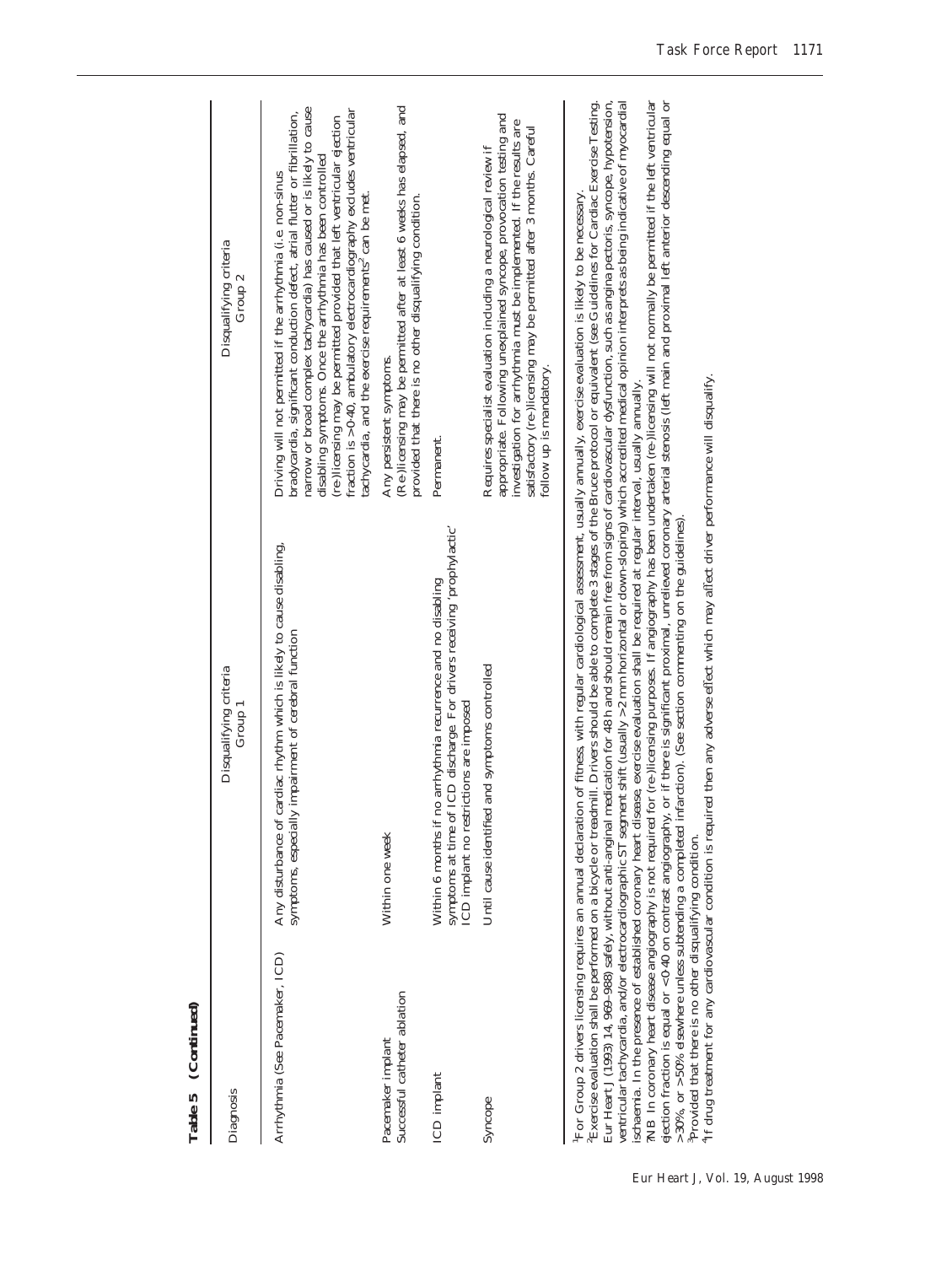cardiac event by the time they reach the age of 60 years[17]. Angiography remains the gold standard in planning management strategies for patients with coronary heart disease, but there is very good evidence that clinical assessment, coupled where indicated with exercise testing, will provide equally good risk stratification<sup>[18–22]</sup>. Known powerful predictors of cardiovascular collapse include heart failure and poor left ventricular function, unstable cardiac syndromes due to coronary heart disease, and poor performance on exercise testing.

# *Exercise testing*

The Task Force considered carefully the nature of exercise test protocols and the level of acceptability. For most countries in Europe the standard treadmill test using the Bruce protocol should be adopted but other equivalent protocols are equally acceptable<sup>[19]</sup>. The choice of workload at the end of stage 3 of the Bruce protocol was supported by a number of studies. Bruce and Fisher studied 2373 men with clinically manifest coronary artery disease who had undergone exercise evaluation and follow-up for a mean of 61 months. Three hundred sudden cardiac incapacitations occurred. The annual incidence for such an event ranged from 0·084% per year in men aged under 38 years, increasing to 2·72% per year in men aged 64 years or older. The use of exercise electrocardiography enhanced the prediction to the extent that the highest risk group who could not achieve stage 3 of the Bruce protocol and were aged more than 64 years, had an annual risk of 21% per annum<sup>[18]</sup>. This report from the Seattle Heart Watch has been complemented by the Coronary Artery Surgical Study data. Wiener *et al*. studied 4083 medically treated patients with symptomatic coronary heart disease. They reviewed mortality at 4 years and found that the ST segment response and duration of exercise proved most important. They identified an extremely low risk group (32%) with an annual mortality of 1% or less, who could exercise into stage 3 of the Bruce protocol with less than 1 mm ST segment depression on the ECG (10 METS). In contrast, a high risk group (12%) comprised those who could only exercise to stage 1 of the Bruce protocol and who had ST segment depression of at least 1 mm. In this group, the annual mortality was 5% or more. The authors also confirmed the overriding prognostic importance of left ventricular function and the poor survival of patients with heart failure<sup>[20]</sup>.

These large studies reinforce earlier findings, for example by McNeer *et al*., who found that patients who could exercise to stage 4 of the Bruce protocol with an adequate heart rate response had a 1 year survival of 99%, and a 4 year survival of  $93\%^{[21]}$ . The Task Force favoured simplicity of the exercise time as the major determinant of acceptability, coupled with relevant clinical observations, such as absence of symptoms, ventricular tachyarrhythmias, hypotension and ST segment shift, rather than combing these into a prognostic score

which is more difficult to administer and interpret. Some delegates, for example those from Denmark, felt that the exercise criteria were too stringent and preferred to use the lower level of exercise, coupled with a prognostic score<sup>[22]</sup>. It should be pointed out that such prognostic scores have not been so well validated, although they may in future be adopted in some cases, for example if locomotor disability prevents the driver from achieving the required level of exercise.

The Task Force agreed that undue reliance should not be placed on estimates of ST segment depression alone because of the incidence of false-positive results, and because of the difficulties in interpretation in certain clinical situations, for example following coronary artery bypass grafting. Such difficulty in interpretation has also been highlighted by the description of syndrome X, for instance those patients with cardiac pain, reversible electrocardiographic or scintigraphic abnormalities, and normal coronary arteries. All authorities are, however, agreed that this group of patients has an excellent prognosis and that the exercise test provides good discrimination, symptoms can be misleading.

# *Arrhythmias*

The Task Force recognised that arrhythmias that had the potential to cause cardiovascular incapacity were generally malignant ventricular arrhythmias occurring in association with other cardiac disease, especially coronary heart disease. But apparently benign arrhythmias still have the potential to cause incapacity<sup>[23]</sup>. The words used to describe this incapacity presented the Task Force with some difficulty, although there was general agreement concerning the intention. Truly sudden incapacity, as in epilepsy, is unusual, but the phrase 'disabling symptoms, especially impairment of cerebral function, e.g. syncope or pre-syncope' was eventually agreed by the majority. This symptom is the most useful and widely recognised predictor of incapacity, being superior to other parameters of an arrhythmia, including those found on ambulatory electrocardiography, although this investigation is sometimes warranted, for example in the follow-up of Group 2 drivers.

A particular group of patients that has caused concern recently has been the driver with an implantable cardioverter defibrillator<sup>[1]</sup>. Early concerns that these devices might provoke a road traffic accident were based upon three theoretical considerations. First, the devices were implanted into patients at high risk of collapse, often those with coronary heart disease, previous cardiac arrest, and poor left ventricular function; second, device discharge or treatment was accompanied by involuntary movement and potential incapacitation; third, the reliability of the device was uncertain and false triggering, either from device and lead malfunction or from a relatively benign arrhythmia was judged probable. Observational studies have indicated that these devices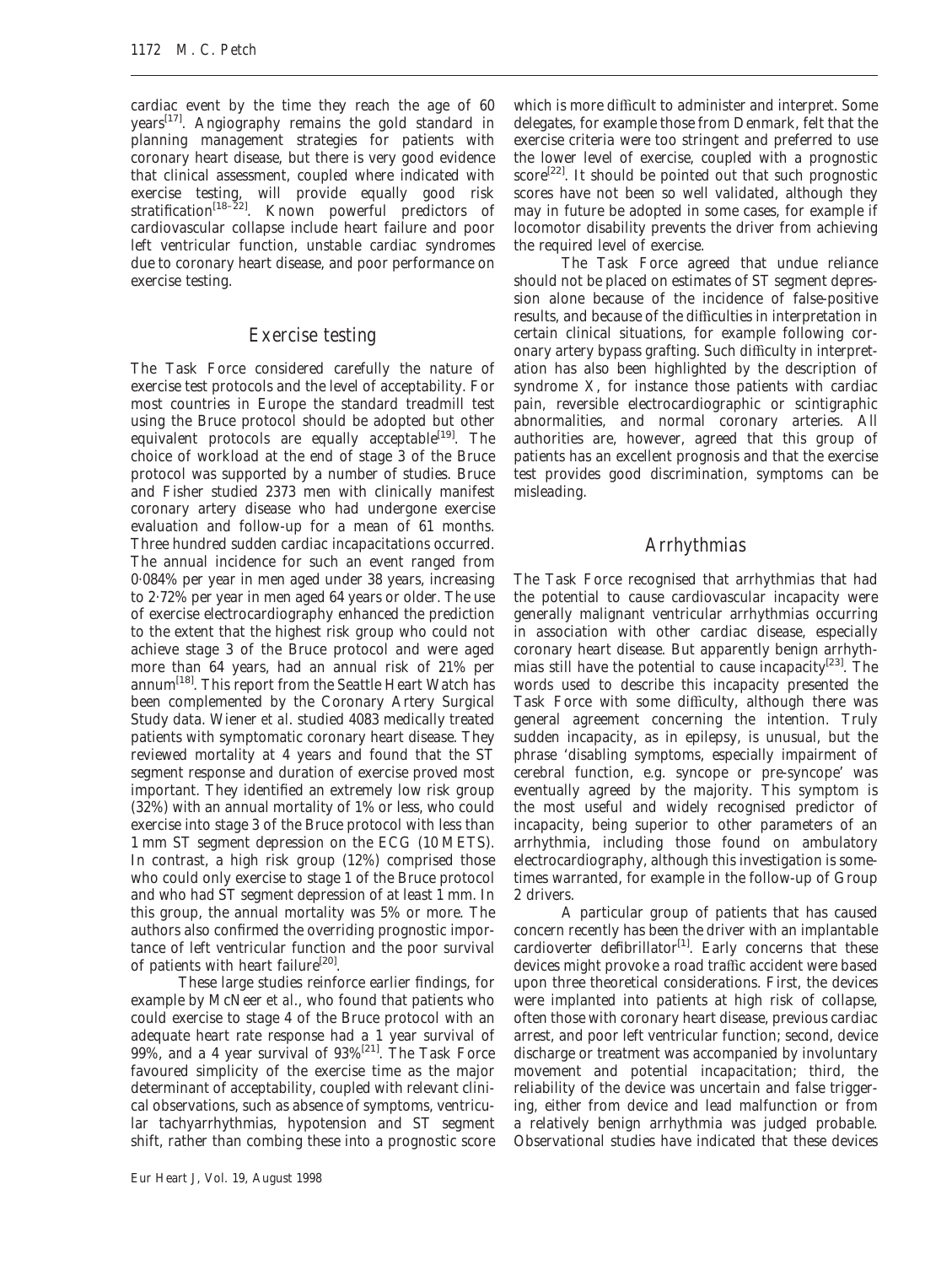are generally safe, that involuntary movement is rare, and that false triggering is uncommon. Current experience indicates that patients with ICDs have approximately 50% chance of a discharge in the first year, and approximately 20% of patients will become syncopal. Lack of discharge in the first 6 months and the absence of syncope predicts a low risk of collapse at the wheel and this experience has been reinforced by published reports<sup>[24]</sup>. The guidelines proposed by the working group have therefore been incorporated into this Task Force report. The ICD is one example of changing practice and experience where revision of the guidelines may be required at a later date.

# *Syncope*

Another area of concern which may prompt re-examination of the guidelines at a later date is the evaluation of the patient with unexplained syncope<sup>[25]</sup>. Most syncopal attacks occur in young people and do not require medical attention, let alone further investigation. The precipitating events such as a hot environment, prolonged standing, pain, and fear, are well recognised, as are the sequence of symptoms and signs, such as nausea, light-headedness, pallor, bradycardia and hypotension, followed by rapid recovery on assuming a horizontal posture. This straightforward vasovagal syncope may be recurrent, but loss of consciousness is never abrupt and the victim does not present a hazard at the wheel.

In contrast, neurally mediated syncope in older patients may cause sudden loss of consciousness in incapacity. This 'malignant vasovagal syndrome' may be associated with carotid sinus hypersensitivity and may be reproduced by head-up tilt testing which is now in widespread use in the investigation of this disorder. On tilt-testing the immediate cause of the syncopal episode can be shown to be predominantly hypotension in some patients, bradycardia in others, or a combination of both in the majority. The problem from the regulatory point of view is that provocative testing in the investigation of syncope has a poor predictive value, and its usefulness in guiding therapy remains controversial. In everyday practice many adults have experienced a single syncopal episode with no recurrence. A survey of 66 cardiac electrophysiological centres which had treated more than 11 500 patients with syncope, indicated that 11% had treated at least one patient who had been involved in a motor vehicle accident. No respondent reported more than two such events<sup>[25]</sup>.

There is, however, overlap between neurally mediated syncope and epilepsy. Either may account for a single episode of unexplained loss of consciousness. The former is probably much more common. In either event some restriction is necessary for Group 2 drivers, pending the results of clinical assessment and further investigation. The time off driving is necessarily somewhat arbitrary, but 3 months generally permits time for assessment, the introduction of effective treatment, for

example pacemaking, and follow-up with repeat provocative testing. Most drivers will, however, never experience a recurrence and, as in other disorders which affect driver capability, reliance is best placed on clinical judgement by an experienced specialist.

# *Other issues*

The risk of incapacity at the wheel is small and difficult to quantify. The Task Force did not therefore adopt the mathematical approach as advocated by the Canadian Consensus Conference<sup>[26]</sup>. This approach has been shown to be satisfactory in the aviation industry where the '1% rule' has gained widespread acceptance<sup>[27]</sup>. The basis for this 'rule' is that society will accept a risk of incapacity in a pilot which is no greater than the average Northern European cardiovascular mortality, which happens to be 1% per year and which approximates to one death in 10<sup>6</sup> man hours. Pilots whose risk of a cardiovascular event exceeds this figure may not be certificated. The great merit of this approach is that it is objective, scientific, and easily understood 'if a potentially adverse judgement has to be made in an individual'. The approach is applicable in the aviation industry because the epidemiological data on cardiovascular events equates with pilot incapacity, and its consequences. The same does not apply on the road where cardiovascular death rarely seems to be the cause of an accident, whereas transient disturbances of consciousness, notably epilepsy, do and yet may be followed by complete recovery.

The deliberations of this Task Force of the European Society of Cardiology coincided with the preparation of a similar report concerning driving and arrhythmias which resulted in a medical/scientific statement from the American Heart Association and the North American Society of Pacing and Electrophysiology<sup>[25]</sup>. There is a broad measure of agreement on the important issues, for example the period of 6 months off driving following ICD implantation. This publication contains an excellent bibliography and detailed discussion of the issues relating to regulatory medicine. But it suffers from the disadvantage that arrhythmias are considered in isolation and not always in the context of the underlying heart disease. Hence the detailed recommendations have to be judged with this in mind and, for example, 6 months suspension of driving entitlement following an episode of ventricular fibrillation would not be applicable in Europe to a driver whose arrhythmias had occurred in the context of acute myocardial infarction, where subject to satisfactory clinical evaluation, absence of heart failure, and adequate performance on exercise testing, driving could be resumed much earlier.

# **Conclusion**

The Task Force endorsed previous recommendations by Hugenholtz, and by Joy and Broustet<sup>[28]</sup> that a common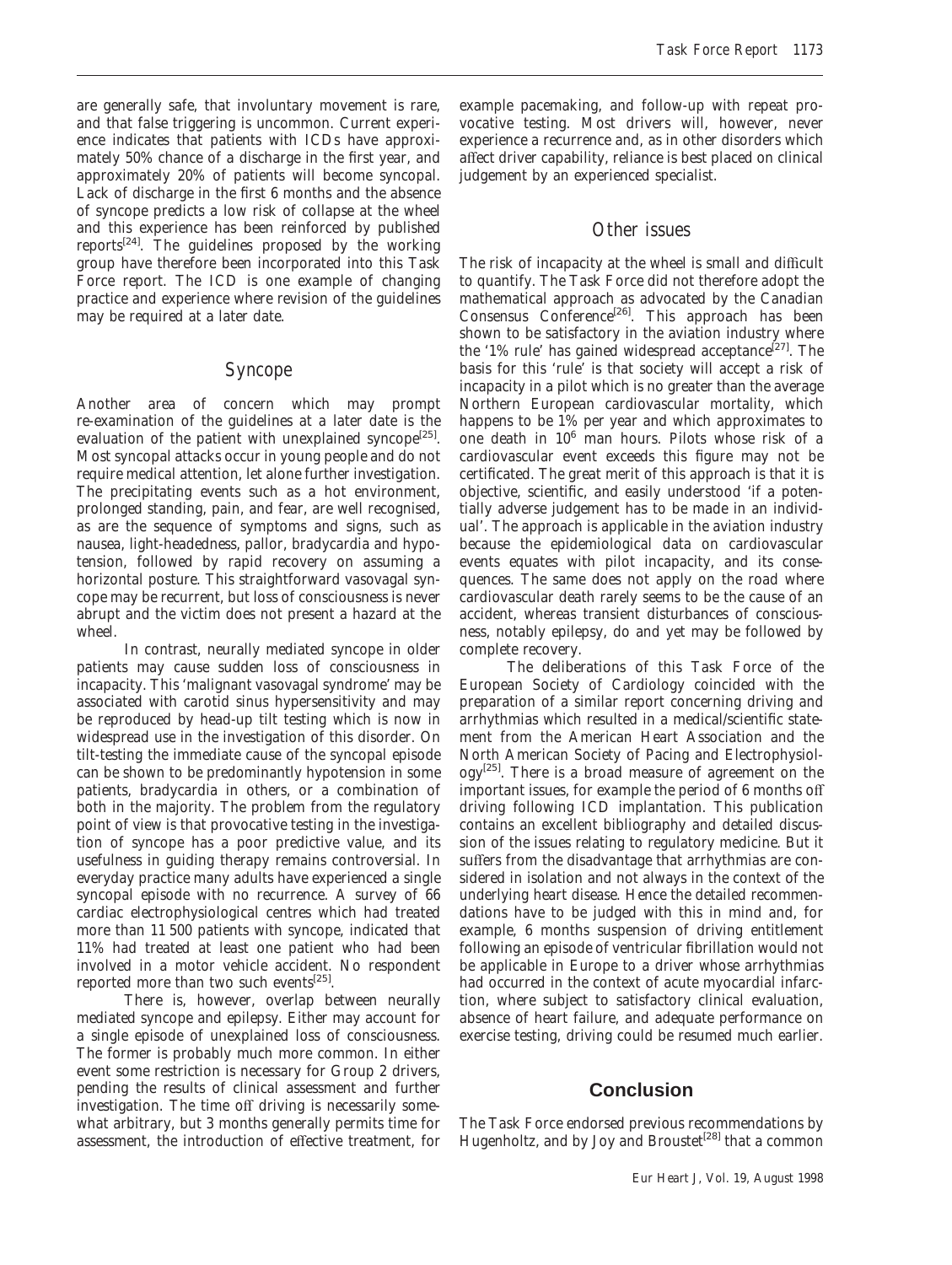cardiovascular standard for drivers be adopted by the European Union. It is hoped that these guidelines endorsed by the European Society of Cardiology will be disseminated to the member states through the national societies and individual cardiologists, who are in a position to influence Government ministries and departments

### **References**

- [1] ESC Working Group Report. Recommendations for driving of patients with implantable cardioverter defibrillators. Eur Heart J 1997; 18: 1210–9.
- [2] Taylor J. In: Medical aspects of fitness to drive, Medical Commission on Accident Prevention. London UK, 1995.
- [3] Shephard RJ. The cardiac patient and driving: The Ontario experience. In: Conference on cardiac disorders and commercial drivers. Bethesda, MD: US Department of Transportation, Federal Highway Administration, 1987: 85–94.
- [4] Grattan E, Jeffcoate GO. Medical factors and road accidents. Br Med J 1968; 1: 75–9.
- [5] Christian MS. Incidence and implications of natural deaths of road users. Br Med J 1988; 297: 1020–4.
- [6] Herner B, Smedby B, Ysander L. Sudden illness as a cause of motorvehicle accidents. Br J Ind Med 1966; 23: 37–41.
- [7] Hossack DS. Death at the wheel: A consideration of cardiovascular disease as a contributory factor to road accidents. Med J Aust 1974; 1: 164–6.
- [8] Myerburg RJ, Davis JH. The medical ecology of public safety: 1. Sudden death due to coronary heart disease. Am Heart J 1964; 68: 586–95.
- [9] Norman LG. Medical aspects of road safety. Lancet 1960; 1: 989–94.
- [10] Ostrom M, Eriksson A. Natural death while driving. J Forensic Sci 1987; 32: 988–98.
- [11] Halinen MO, Jaussi A. Fatal road accidents caused by sudden death of the driver in Finland and Vaud, Switzerland. Eur Heart J 1994; 15: 888–94.
- [12] Baker SP, Spitz WU. An evaluation of the hazard created by natural death at the wheel. N Engl J Med 1970; 283: 405–9.
- [13] Parsons M. Fits and other causes of loss of consciousness while driving. Q J Med 1986; 58: 295–303.
- [14] Tunstall-Pedoe H, Kuulasmaa K, Amouyel P, Arveiter D, Rajakangas AM, Pajak A. Myocardial infarction and coronary deaths in the World Health Organisation Monica Project. Circulation 1994; 90: 583–612.
- [15] Leitch JW, Klein GJ, Yee R, Leather RA, Kim YH. Syncope associated with supraventricular tachycardia: An expression of tachycardia rate or vasomotor response. Circulation 1992; 85: 1064–71.
- [16] Dhala A, Bremner S, Blanck Z *et al*. Impairment of driving ability in patients with supraventricular tachycardia. Am J Cardiol 1995; 75: 516–18.
- [17] Enriques-Sarano M, Klodas E, Garratt KN, Bailey KR, Tajik AJ, Holmes DR. Secular trends in coronary atherosclerosis — analysis in patients with valvular regurgitation. N Engl J Med 1996; 335: 316–22.
- [18] Bruce RA, Fisher LD. Strategies for risk evaluation of sudden cardiac incapacitation in men in occupations affecting public safety. J Occupat Med 1989; 31: 126–33.
- [19] ESC Working Group on exercise physiology, physiopathology and electrocardiography. Guidelines for cardiac exercise testing. Eur Heart J 1993; 14: 969–88.
- [20] Weiner DA, Ryan TJ, McCabe CH *et al*. Prognostic importance of a clinical profile and exercise test in medically treated patients with coronary artery disease. J Amer Coll Cardiol 1984; 3: 772–9.
- [21] McNeer JR *et al*. The Role of the Exercise Test in the Evaluation of Patients for Ischaemic Heart Disease. Circulation 1978; 57: 64–70.
- [22] ACC/AHA. Guidelines for Exercise Testing. JACC 1997; 30: 260.
- [23] Miles WM. Driving issues related to arrhythmic syncope. Cardiology clinics 1997; 15: 327–39.
- [24] Curtis AB, Conti JB, Tucker KJ *et al*. Motor vehicle accidents in patients with an implantable cardioverter defibrillator. J Am Coll Cardiol 1995; 26: 180–4.
- [25] Epstein AE, Miles WM, Berdott DIG, Camm AJ, Darling EJ, Freidman P. Personal and public safety issues related to arrhythmias that may affect consciousness: implications for regulation and physician recommendations. Circulation 1996; 94: 1147–66.
- [26] Consensus Conference, Canadian Cardiovascular Society. Assessment of the cardiac patient for fitness to drive. Can J Cardiol 1992; 8: 406–12.
- [27] Joy MD. The First European Workshop in Aviation Cardiology. Eur Heart J 1992; 13 (Suppl H).
- [28] Joy MD, Broustet J-P. Cardiovascular fitness to fly and to drive: the interface between cardiology and statutory fitness requirements in Diseases of the Heart. In Julian DG, Camm AJ, Fox KM, Hall RJC, Poole-Wilson PA, eds. London: Balliere-Tindall, 1996: 1574–1606.

# **Appendix I**

*Annex III of Council Directive of 29 July 1991 on Driving Licences (91/439/EEC)*

# ANNEX III

# MINIMUM STANDARDS OF PHYSICAL AND MENTAL FITNESS FOR DRIVING A POWER-DRIVEN VEHICLE

### **DEFINITIONS**

1. For the purpose of this annex, drivers are classified in two groups:

1.1 *Group 1*

Drivers of vehicles of categories A, B and B+E and subcategory a1 and B1;

1.2 *Group 2*

Drivers of vehicles of categories C, C+E. D, D+E and of subcategory C1,  $C1 + E$ , D1 and  $D1 + E$ .

1.3 National legislation may provide for the provisions set out in this Annex for Group 2 drivers to apply to drivers of Category B vehicles using their driving licence for professional purposes (taxis, ambulances, etc.)

2. Similarly, applicants for a first driving licence or for the renewal of a driving licence are classified in the group to which they will belong once the licence has been issued or renewed.

#### MEDICAL EXAMINATIONS

#### 3. *Group 1*

Applicants shall be required to undergo a medical examination if it becomes apparent, when the necessary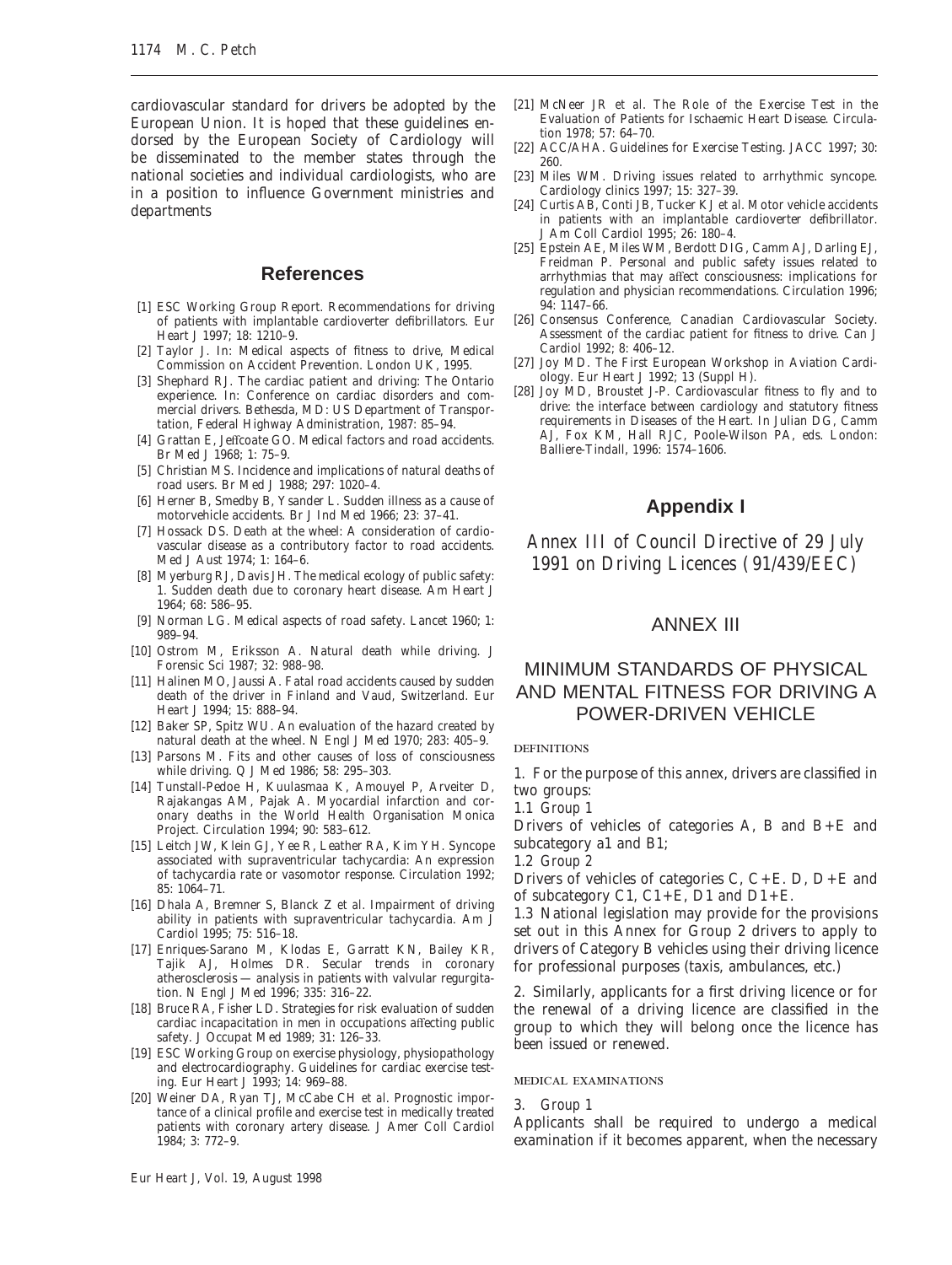formalities are being completed or during the test which they have to undergo prior to obtaining a driving licence, that they have one or more of the medical disabilities mentioned in this Annex.

### 4. *Group 2*

Applicants shall undergo medical examination before a driving licence is first issued to them and thereafter drivers shall undergo such periodic examinations as may be prescribed by national legislation.

5. The standards set by Member States for the issue or any subsequent renewal of driving licences may be stricter than those set out in this Annex.

### **SIGHT**

6. All applicants for a driving licence shall undergo an appropriate investigation to ensure that they have adequate visual acuity for driving power-driven vehicles. where there is reason to doubt that the applicant's vision is adequate, he shall be examined by a competent medical authority. At this examination attention shall be paid to the following in particular: visual acuity, field of vision, twilight vision and progressive eye diseases.

For the purpose of this Annex, intra-ocular lenses shall not be considered corrective lenses.

#### *Group 1*

6.1 Applicants for a driving licence or for the renewal of such a licence shall have a binocular visual acuity, with corrective lenses if necessary, of at least 0·5 when using both eyes together. Driving licences shall not be issued or renewed if, during the medical examination, it is shown that the horizontal field of vision is less than 120°. apart from exceptional cases duly justified by a favourable medical opinion and a positive practical test, or that the person concerned suffers from any other eye condition that would compromise safe driving. When a progressive eye disease is detected or declared, driving licences may be issued or renewed subject to the applicant undergoing regular examination by a competent medical authority.

6.2 Applicants for a driving licence, or for the renewal of such a licence, who have total functional loss of vision in one eye or who use only one eye (e.g. in the case of diplopia) must have a visual acuity of at least 0·6 with corrective lenses if necessary. The competent medical authority must certify that this condition of monocular vision has existed sufficiently long to allow adaption and the field of vision in this eye is normal.

#### *Group 2*

6.3 Applicants for a driving licence or for the renewal of such a licence must have a visual acuity, with corrective lenses if necessary, of at least 0·8 in the better eye and at least 0·5 in the worse eye. if corrective lenses are used to attain the values of 0·8 and 0·5, the uncorrective acuity in each eye must reach 0·05, or else the minimum acuity (0·8 and 0·5) must be achieved either by correction by means of glasses with a power not exceeding plus or minus four dioptres or with the aid of contact lenses (uncorrective vision=0·05). The correction must be well tolerated. Driving licences shall not be issued to or renewed for applications or drivers without a normal binocular field of vision or suffering from diplopia.

### **HEARING**

7. Driving licences may be issued to or renewed for applicants or drivers in Group 2 subject to the opinion of the competent medical authorities; particular account will be taken in medical examinations of the scope for compensation.

### PERSONS WITH A LOCOMOTOR DISABILITY

8. Driving licences shall not be issued to or renewed for applicants or drivers suffering from complaints or abnormalities of the locomotor system which make it dangerous to drive a power-driven vehicle.

### *Group 1*

8.1 Driving licences subject to certain restrictions, if necessary, may be issued to physically handicapped applicants or drivers following the issuing of an opinion by a competent medical authority. This opinion must be based on a medical assessment of the complaint or abnormality in question and where necessary, on a practical test. It must also indicate what type of modification to the vehicle is required and whether the driver needs to be fitted with an orthopaedic device, insofar as the test of skills and behaviour demonstrates that with such a device during would not be dangerous.

8.2 Driving licences may be issued to or renewed for any applicant suffering from a progressive complaint on condition that the disabled person is regularly examined to check that the person is still capable of driving the vehicle completely safely.

Where the handicap is static, driving licences may be issued or renewed without the applicant being subject to regular medical examination.

#### *Group 2*

8.3 The competent medical authority shall give due consideration to the additional risks and dangers involved in the driving of vehicles covered by the definition of this group.

#### CARDIOVASCULAR DISEASES

9. Any disease capable of exposing an applicant for a first licence or a driver applying for renewal to a sudden failure of the cardiovascular system such that there is a sudden impairment of the cerebral functions constitutes a danger to road safety.

#### *Group 1*

9.1 Driving licences will not be issued to, or renewed for, applicants or drivers with serious arrhythmia.

9.2 Driving licences may be issued to, or renewed for, applicants or drivers wearing a pacemaker subject to authorized medical opinion and regular medical check-ups.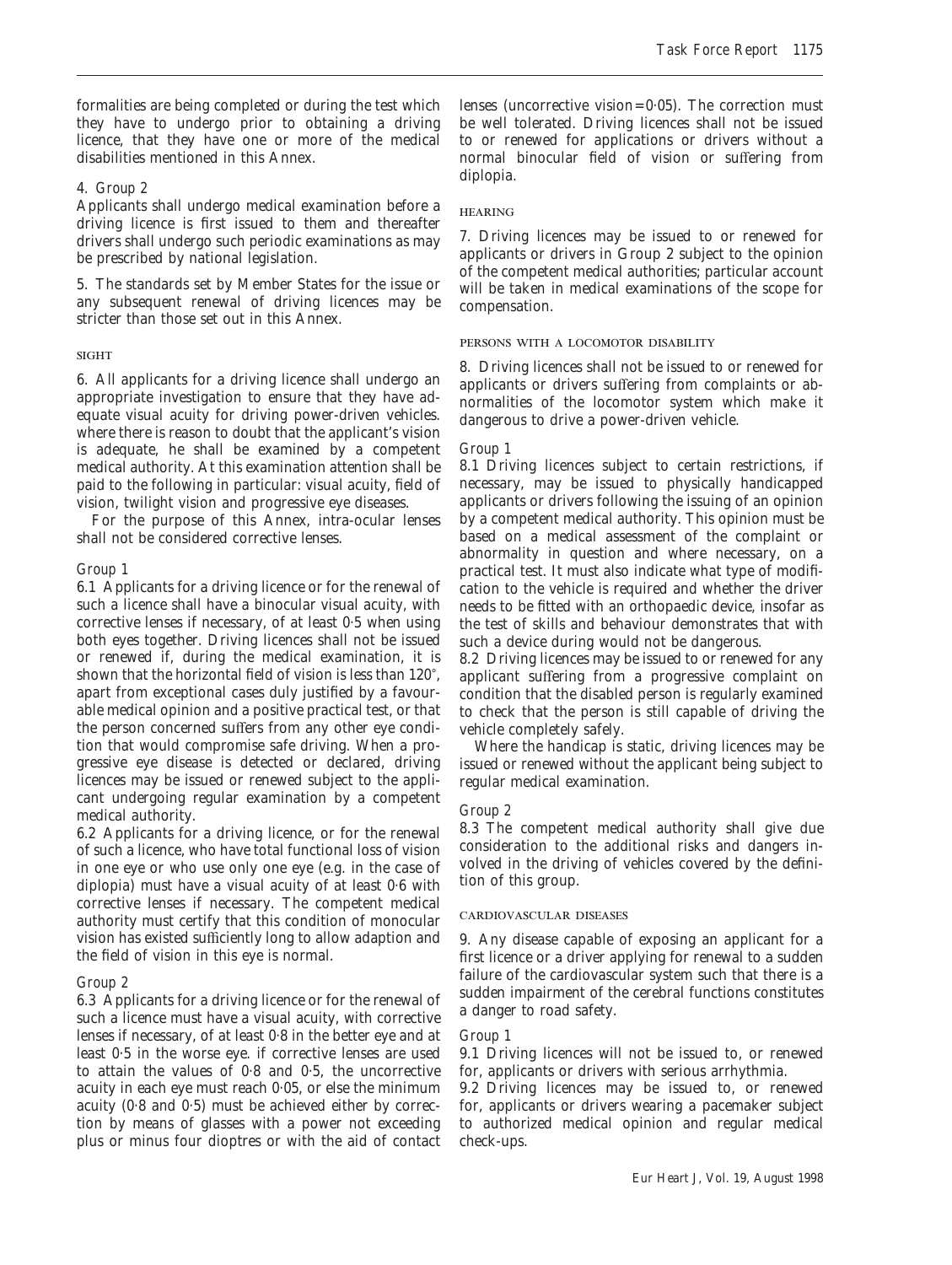9.3 The question whether to issue or renew a licence for applicants or drivers suffering from abnormal arterial blood pressure shall be assessed with reference to the other results of the examination, any associated complications and the danger they might constitute for road safety.

9.4 Generally, a driving licence shall not be issued to or renewed to applicants or drivers suffering from angina during rest or emotion. The issuing or renewal of a driving licence to any applicant or driver having suffered myocardial infarction shall be subject to authorized medical opinion and, if necessary, regular medical check-ups.

### *Group 2*

9.5 The competent medical authority shall give due consideration to the additional risks and dangers involved in the driving of vehicles covered by the definition of this group.

### DIABETES MELLITUS

10. Driving licences may be issued to, or renewed for, applicants or drivers suffering from diabetes mellitus, subject to authorized medical opinion and regular medical check-ups appropriate to each case.

### *Group 2*

10.1 Only in very exceptional cases may driving licences be issued to, or renewed for, applicants or drivers in this group suffering from diabetes mellitus and requiring insulin treatment, and then only where duly justified by authorized medical opinion and subject to regular medical check-ups.

### NEUROLOGICAL DISEASES

11. Driving licences shall not be issued to, or renewed for, applicants or drivers suffering from a serious neurological disease, unless the application is supported by authorized medical opinion.

Neurological disturbances associated with diseases or surgical intervention affecting the central or peripheral nervous system, which lead to sensory or motor deficiencies and affect balance and co-ordination, must accordingly be taken into account in relation to their functional effects and the risks of progression. In such cases, the issue or renewal of the licence may be subject to periodic assessment in the event of risk of deterioration.

12. Epileptic seizures or other sudden disturbances of the state of consciousness constitute a serious danger to road safety if they occur in a person driving a powerdriven vehicle.

# *Group 1*

12.1 A licence may be issued or renewed subject to an examination by a competent medical authority and to regular medical check-ups. The authority shall decide on the state of the epilepsy or other disturbances of consciousness, its clinical form and progress (no seizure in the last two years, for example), the treatment received and the results thereof.

## *Group 2*

12.2 Driving licences shall not be issued to or renewed for applicants or drivers suffering or liable to suffer from epileptic seizures or other sudden disturbances of the state of consciousness.

### **MENTAL DISORDERS**

## *Group 1*

13.1 Driving licences shall not be issued to, or renewed for, applicants or drivers who suffer from: severe mental disturbance, whether congenital or due to disease, trauma or neurological operations; severe mental retardation; severe behavioural problems due to ageing; or personality defects leading to seriously impaired judgement behaviour or adaptability unless their application is supported by authorized medical opinion and, if necessary, subject to regular medical check-ups.

# *Group 2*

13.2 The competent medical authority shall give due consideration to the additional risks and dangers involved in the driving of vehicles covered by the definition of this group.

# **ALCOHOL**

14. Alcohol consumption constitutes a major danger to road safety. In view of the scale of the problem, the medical profession must be very vigilant.

# *Group 1*

14.1 Driving licences shall not be issued to, or renewed for, applicants or drivers who are dependent on alcohol or unable to refrain from drinking and driving.

After a proven period of abstinence and subject to authorized medical opinion and regular medical checkups, driving licences may be issued, or renewed for applicants or drivers who have in the past been dependent on alcohol.

# *Group 2*

14.2 The competent medical authority shall give due consideration to the additional risks and dangers involved in the driving of vehicles covered by the definition of this group.

### DRUGS AND MEDICINAL PRODUCTS

15. Abuse. Driving licences shall not be issued to or renewed for applicants or drivers who are dependent on psychotropic substances or who are not dependent on such substances but regularly abuse them, whatever category of licence is requested.

# Regular use

## *Group 1*

15.1 Driving licences shall not be issued to or renewed for applicants or drivers who regularly use psychotropic substances, in whatever form, which can hamper the